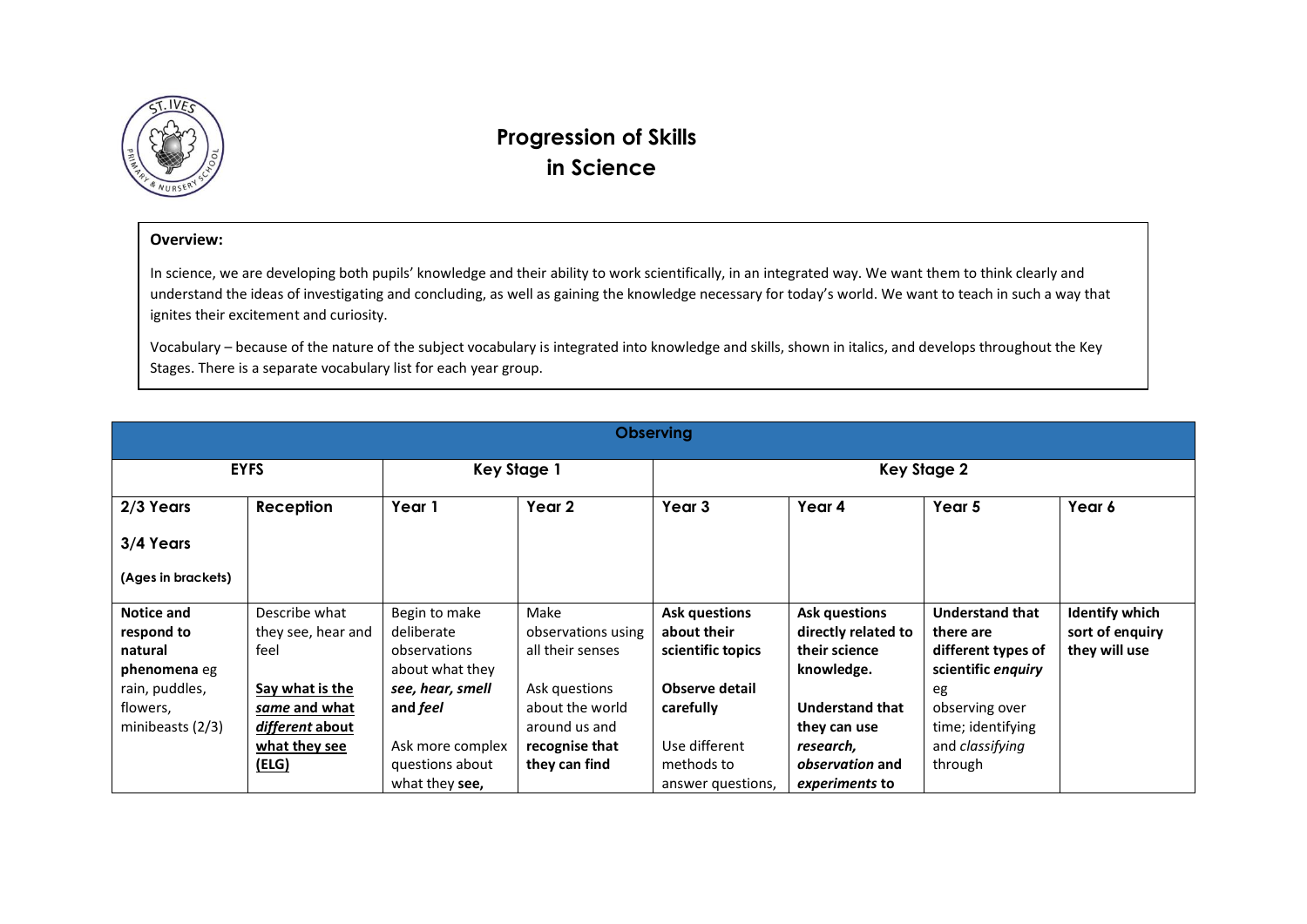| Listen to and feel<br>things as well as<br>look at them (3/4)<br>Talk about what<br>they see (3/4)<br>Notice changes eg<br>how a plant<br>changes as it<br>grows, an apple<br>core decaying<br>(3/4) | Draw pictures of<br>animals and<br>plants (ELG)<br>Ask simple<br>questions about<br>what they see | hear, smell and<br>feel                                 | answers in<br>different ways                                                                                                               | including<br>research,<br>observation and<br>experiments.                                                                        | answer their<br>questions.                                                                                                                                                               | observation;<br>pattern seeking;<br>Research;<br>comparative or<br>fair testing.                                                                                                       |                                                                                                                                                                                                            |
|------------------------------------------------------------------------------------------------------------------------------------------------------------------------------------------------------|---------------------------------------------------------------------------------------------------|---------------------------------------------------------|--------------------------------------------------------------------------------------------------------------------------------------------|----------------------------------------------------------------------------------------------------------------------------------|------------------------------------------------------------------------------------------------------------------------------------------------------------------------------------------|----------------------------------------------------------------------------------------------------------------------------------------------------------------------------------------|------------------------------------------------------------------------------------------------------------------------------------------------------------------------------------------------------------|
| <b>Predicting</b>                                                                                                                                                                                    |                                                                                                   |                                                         |                                                                                                                                            |                                                                                                                                  |                                                                                                                                                                                          |                                                                                                                                                                                        |                                                                                                                                                                                                            |
| Start to respond<br>to adult saying 'I<br>wonder if' (3-4)                                                                                                                                           | Make guesses<br>during play eg<br>with water and<br>floating.                                     | <b>Make simple</b><br>guesses about<br>what will happen | Make predictions<br>based on their<br>questions                                                                                            | Use both research<br>and tests to try to<br>answer questions,<br>making<br>predictions.                                          | <b>Make predictions</b><br>based on<br>scientific<br>knowledge.                                                                                                                          | Plan a test based<br>on a scientific<br>prediction                                                                                                                                     | <b>Choose the best</b><br>type of enquiry to<br>test a prediction,<br>and say why.                                                                                                                         |
|                                                                                                                                                                                                      |                                                                                                   |                                                         |                                                                                                                                            | <b>Experimenting</b>                                                                                                             |                                                                                                                                                                                          |                                                                                                                                                                                        |                                                                                                                                                                                                            |
| Explore what a<br>magnifying glass<br>or a magnifying<br>app does (3-4)<br>Explore how<br>things work (3-4)                                                                                          | Try out their<br>guesses                                                                          | Use simple<br>equipment with<br>support                 | Use simple<br>equipment with<br>purpose such as<br>timers, rulers and<br>magnifying<br>glasses<br>Understand that a<br>test should be fair | Use more complex<br>equipment such<br>as data loggers<br>with support<br><b>Start to identify</b><br>ways to make a<br>test fair | Make decisions<br>about the best<br>way to answer<br>their questions.<br><b>Suggest what</b><br>equipment they<br>will need.<br>Use<br>thermometers<br>and dataloggers.<br>independently | <b>Understand that</b><br>sometimes taking<br>several<br>measurements<br>and averaging can<br>make results<br>more <i>accurate</i> .<br>Choose and use<br>equipment with<br>precision. | <b>Make decisions to</b><br>ensure that their<br>results will be as<br>trustable as<br>possible-<br>understand the<br>idea of degree of<br>trust.<br><b>Identify when</b><br>they may have<br>made errors. |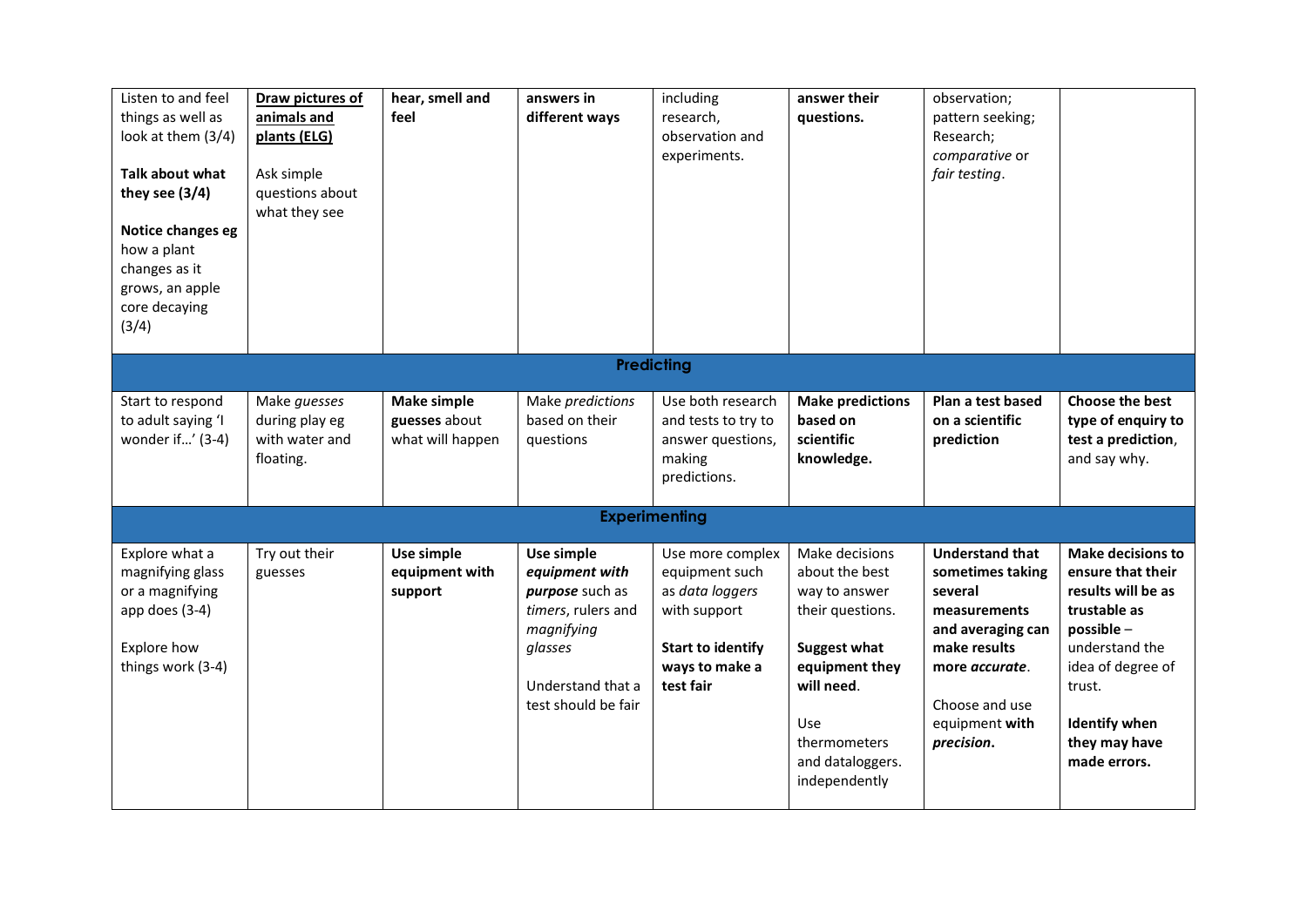|                                                                                                                                                                                   |                                                                                                                                                                                     |                                                                                                                                                                                                                                                                                               |                                                                                                                                                                                                         | Measure using<br>standard units.<br>Identify what<br>needs to be kept<br>the same to make<br>a test fair.                                                                                                                                                                                                                                 | Explain which<br>variables need to<br>be controlled.                                                                                                                                                                                                                                               | Take repeat<br>readings when<br>necessary.                                                                                                                                                                                                                                                                                 |
|-----------------------------------------------------------------------------------------------------------------------------------------------------------------------------------|-------------------------------------------------------------------------------------------------------------------------------------------------------------------------------------|-----------------------------------------------------------------------------------------------------------------------------------------------------------------------------------------------------------------------------------------------------------------------------------------------|---------------------------------------------------------------------------------------------------------------------------------------------------------------------------------------------------------|-------------------------------------------------------------------------------------------------------------------------------------------------------------------------------------------------------------------------------------------------------------------------------------------------------------------------------------------|----------------------------------------------------------------------------------------------------------------------------------------------------------------------------------------------------------------------------------------------------------------------------------------------------|----------------------------------------------------------------------------------------------------------------------------------------------------------------------------------------------------------------------------------------------------------------------------------------------------------------------------|
|                                                                                                                                                                                   |                                                                                                                                                                                     | Analysing, concluding and classifying                                                                                                                                                                                                                                                         |                                                                                                                                                                                                         |                                                                                                                                                                                                                                                                                                                                           |                                                                                                                                                                                                                                                                                                    |                                                                                                                                                                                                                                                                                                                            |
| Say what<br>happened<br>Suggest a simple<br>reason for what<br>happened<br>Start to use<br>comparative<br>terms - eg bigger.<br><b>Talk about</b><br>changes they<br>notice (ELG) | Record data with<br>support in<br>drawing a table<br>Compare relevant<br>objects or pictures<br>with support<br>Use first hand<br>experiences to<br>suggest answers<br>to questions | Compare objects,<br>and suggest ways<br>of comparing or<br>grouping them.<br>Record data in a<br>variety of ways,<br>including a table<br>and a diagram.<br>Use observations<br>and their<br>knowledge to<br>suggest answers<br>to questions.<br>Say what<br>happened in an<br>investigation. | Record data in<br>tables, bar charts,<br>and diagrams.<br>State what they<br>have found out,<br>using their data or<br>observations.<br>Suggest how an<br>investigation<br>could have been<br>improved. | Record data in<br>tables, bar charts,<br>keys, graphs and<br>diagrams, starting<br>to choose the best<br>way to record it.<br>See patterns in<br>results, such as<br>differences,<br>similarities or<br>changes, and<br>describe them.<br>Draw on their<br>scientific<br>knowledge to<br>suggest further<br>questions or<br>explanations. | Choose a<br>recording method<br>that helps them<br>analyse<br>Start to<br>systematically<br>analyse and<br>compare their<br>data<br>Use their<br>scientific<br>knowledge to<br>draw conclusions<br>eg develop keys,<br>analyse data<br>mathematically.<br>Say whether they<br>applied fair testing | <b>Choose the best</b><br>recording method<br>and say why $-$ eg<br>scientific<br>diagrams, keys,<br>tables, scatter<br>graphs, line<br>graphs<br>Systematically<br>analyse and<br>compare their<br>data.<br>Recognise when<br>further tests are<br>necessary<br><b>Understand that</b><br>scientists'<br>conclusions help |
|                                                                                                                                                                                   |                                                                                                                                                                                     |                                                                                                                                                                                                                                                                                               |                                                                                                                                                                                                         |                                                                                                                                                                                                                                                                                                                                           | effectively                                                                                                                                                                                                                                                                                        | their ideas to<br>change over time.                                                                                                                                                                                                                                                                                        |